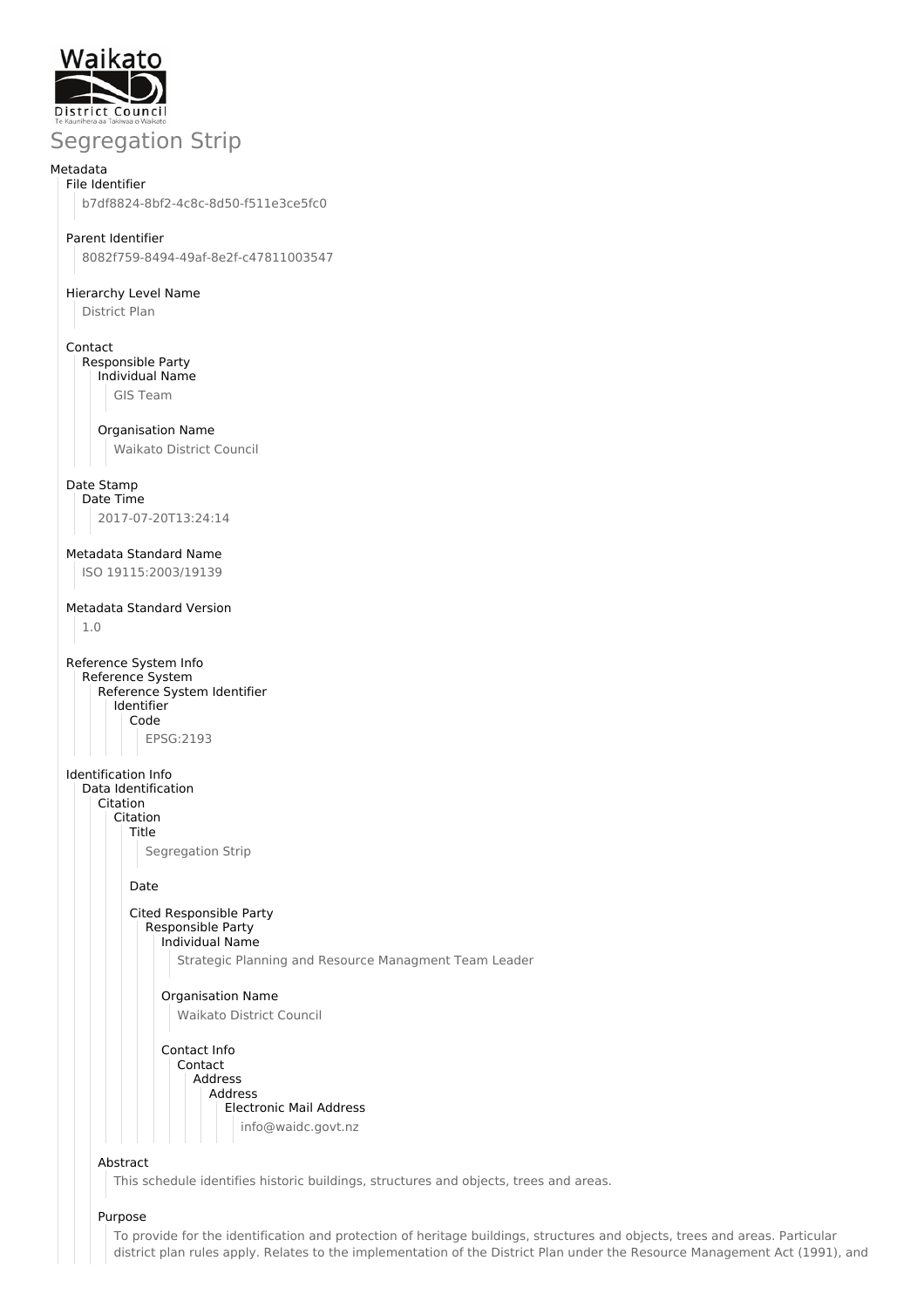may be subject to various limitations and conditions. These features are a spatial representation of the policies and objectives of the Waikato District Plan and indicate where policies, overlays and District Plan rules apply. Point Of Contact Responsible Party Organisation Name Waikato District Council Position Name GIS Team Leader Contact Info Contact Address Address Delivery Point 15 Galileo Street City Ngaruawahia Postal Code 3720 Country New Zealand Electronic Mail Address info@waidc.govt.nz Graphic Overview Browse Graphic File Name Segregation\_Strip Graphic Overview Browse Graphic File Name E:\Spatialite\splite\_gopDP\_Infrastructure.sqlite\Segregation\_Strip Descriptive Keywords Keywords Keyword District Plan Keyword Resource Management Act Resource Constraints Legal Constraints Other Constraints CC-BY-ND Representative Fraction **Denominator** Integer 5000 Topic Category Code planningCadastre Extent EX \_ Extent Geographic Element EX \_ Geographic Bounding Box 174.42871093749997175.472412109375-37.983475989122866-36.97214351002756 Distribution Info Distribution Distributor Distributor Distributor Contact Responsible Party Organisation Name